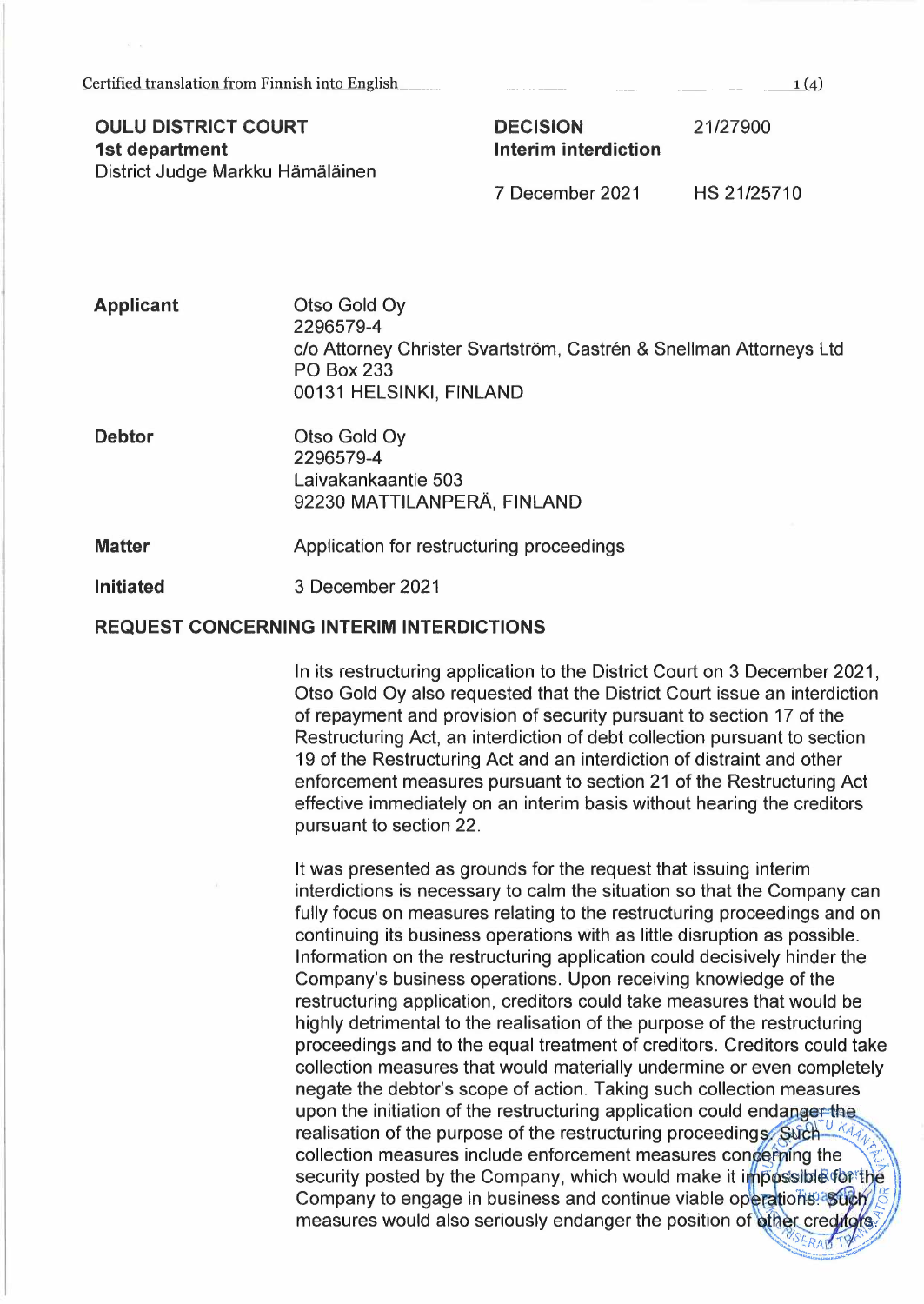The Company's financial liabilities include default clauses in the event that the Company applies for restructuring. ln practice, this enables the Company's financial creditors to take measures to liquidate security immediately after the filing of the restructuring application or the decision of the board of directors or of the general meeting to file. Such realisation measures of security would, in practice, negate the entire purpose of the Company's restructuring proceedings and could make it impossible for the Company to continue viable business in any form. As security, the Company has posted, among other things, the mining permit related to its primary business operations and certain real estate properties that are indispensable for the mining operations.

lmposing interim interdictions has a significant impact for the entire Otso Gold group. The group's financing has been organised mainly through its parent company, Otso Gold Corporation, registered in Canada, and assets of more than one group company have been posted as security for said financing. ln order to enable the restructuring and reorganisation of the group and to prevent debt collection and enforcement measures of individual creditors that could seriously undermine the purpose of the restructuring proceedings as a whole, the Otso Gold group has filed or is filing simultaneous restructuring applications in Finland, Sweden and Canada. lssuing interim interdictions in Finland is critical so that debt collection and enforcement measures targeted at the Company and the other companies in its group can be effectively prevented in order to rehabilitate the Company's financial position and ensure the equal treatment of creditors. Such enforcement measures targeted at the security posted by the group could above all infringe the position of unsecured creditors. 1

The Company's financial liabilities include default clauses in the event that the Company applies for restructuring. ln practice, this enables the Company's financial creditors to take measures to liquidate security immediately after the filing of the restructuring application or the decision of the board of directors or of the general meeting to file. Such realisation measures of security would, in practice, negate the entire purpose of the Company's restructuring proceedings and could make it impossible for the Company to continue viable business in any form. As security, the Company has posted, among other things, the mining permit related to its primary business operations and certain real estate properties that are indispensable for the mining operations.

lmposing interim interdictions has a significant impact for the entire Otso Gold group. The group's financing has been organised mainly through its parent company, Otso Gold Corporation, registered in Canada, and assets of more than one group company have been posted as security for assets of more than one group company have been posted as security to<br>said financing. In order to enable the restructuring and reorganisation of<br>the group and to prevent debt collection and enforcement measures of<br>individu the group and to prevent debt collection and enforcement measures of restructuring and reorganisation of<br>the group and to prevent debt collection and enforcement measures of<br>individual creditors that could seriously undermine the purpose of the<br>restructuring proceedings as a whole, the Otso Canada. Issuing interim interdictions in Finland is critical so that debt collection and enforcement measures targeted at the Company and the

<sup>1</sup> Translator's note: The preceding two paragraphs are repeated in the source text. This repetition is reflected in the translation.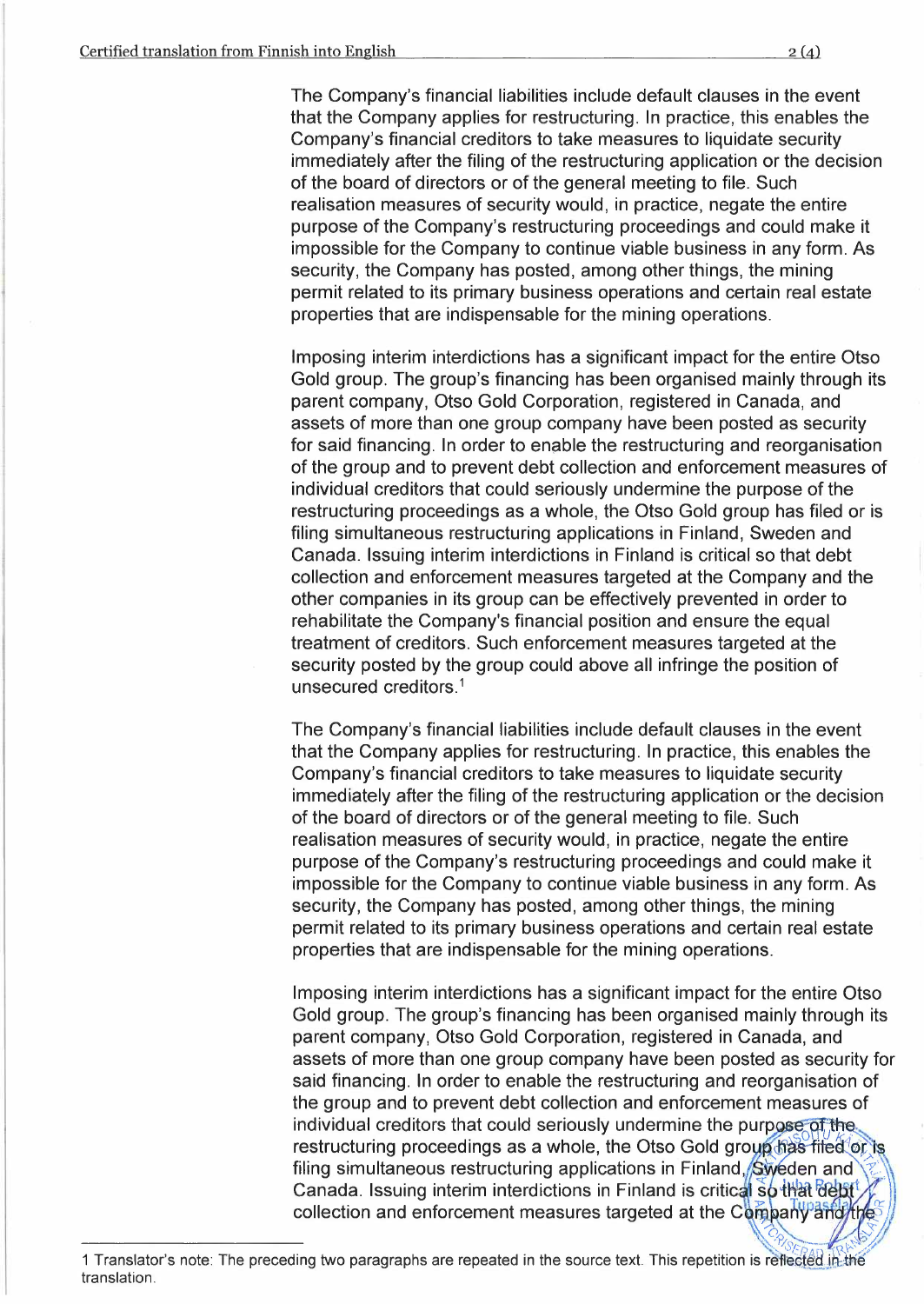other companies in its group can be effectively prevented in order to rehabilitate the Company's financial position and ensure the equal treatment of creditors. Such enforcement measures targeted at the collateral posted by the group could above all infringe the position of unsecured creditors.

According to the applicant's view, if interim interdictions are not issued effective immediately, the entire purpose of the restructuring proceedings would be endangered. The Otso Gold group's secured debt financing is falling due for payment on 7 December 2021, after which the key securities posted by the group can be immediately realised pursuant to financing and security agreements. Due to the urgency of the matter, the interim interdictions must be issued pursuant to section 22 of the Restructuring Act without hearing the Company's creditors.

# **DECISION OF THE DISTRICT COURT**

| <b>Decision</b>        | otherwise.                                                                                                                                                                                                                                                                                                                                                                                                                                     | The District Court issues an interdiction of repayment and provision of<br>security pursuant to section 17 of the Restructuring Act, an interdiction<br>of debt collection pursuant to section 19 of the Restructuring Act and<br>an interdiction of distraint and other enforcement measures pursuant to<br>section 21 of the Restructuring Act to be in effect on an interim basis<br>already before the commencement of the restructuring proceedings.<br>The interim interdiction will be in force until the decision on the<br>commencement the restructuring proceedings is made or until deemed |                |  |
|------------------------|------------------------------------------------------------------------------------------------------------------------------------------------------------------------------------------------------------------------------------------------------------------------------------------------------------------------------------------------------------------------------------------------------------------------------------------------|--------------------------------------------------------------------------------------------------------------------------------------------------------------------------------------------------------------------------------------------------------------------------------------------------------------------------------------------------------------------------------------------------------------------------------------------------------------------------------------------------------------------------------------------------------------------------------------------------------|----------------|--|
| <b>Reasoning</b>       | Pursuant to section 22 of the Restructuring of Enterprises Act, the<br>interdictions referred to in sections 17, 19 and 21 of the Act can be<br>ordered to be in effect on an interim basis already before the<br>commencement of the proceedings, if this is deemed necessary. Such<br>need shall usually be deemed to exist if an expected concrete debt<br>collection measure threatens to compromise the possibility for<br>restructuring. |                                                                                                                                                                                                                                                                                                                                                                                                                                                                                                                                                                                                        |                |  |
|                        | Taking into account the facts explained in the request, the requested<br>interim interdictions are necessary in order to secure the applicant<br>company's operations and the realisation of the restructuring until the<br>decision on the commencement the restructuring proceedings is made.<br>The interdictions shall be ordered urgently without hearing the creditors.                                                                  |                                                                                                                                                                                                                                                                                                                                                                                                                                                                                                                                                                                                        |                |  |
| <b>Sections of law</b> | Restructuring of Enterprises Act, sections 17, 19, 21 and 22.                                                                                                                                                                                                                                                                                                                                                                                  |                                                                                                                                                                                                                                                                                                                                                                                                                                                                                                                                                                                                        |                |  |
| <b>Appeal</b>          | This decision is not open to appeal.                                                                                                                                                                                                                                                                                                                                                                                                           |                                                                                                                                                                                                                                                                                                                                                                                                                                                                                                                                                                                                        |                |  |
|                        | <b>District Judge</b>                                                                                                                                                                                                                                                                                                                                                                                                                          | Markku Hämäläinen                                                                                                                                                                                                                                                                                                                                                                                                                                                                                                                                                                                      | RISOITU KA     |  |
| <b>DISTRIBUTION</b>    | Otso Gold Oy/Attorney Svartström                                                                                                                                                                                                                                                                                                                                                                                                               |                                                                                                                                                                                                                                                                                                                                                                                                                                                                                                                                                                                                        | <b>Juha Ro</b> |  |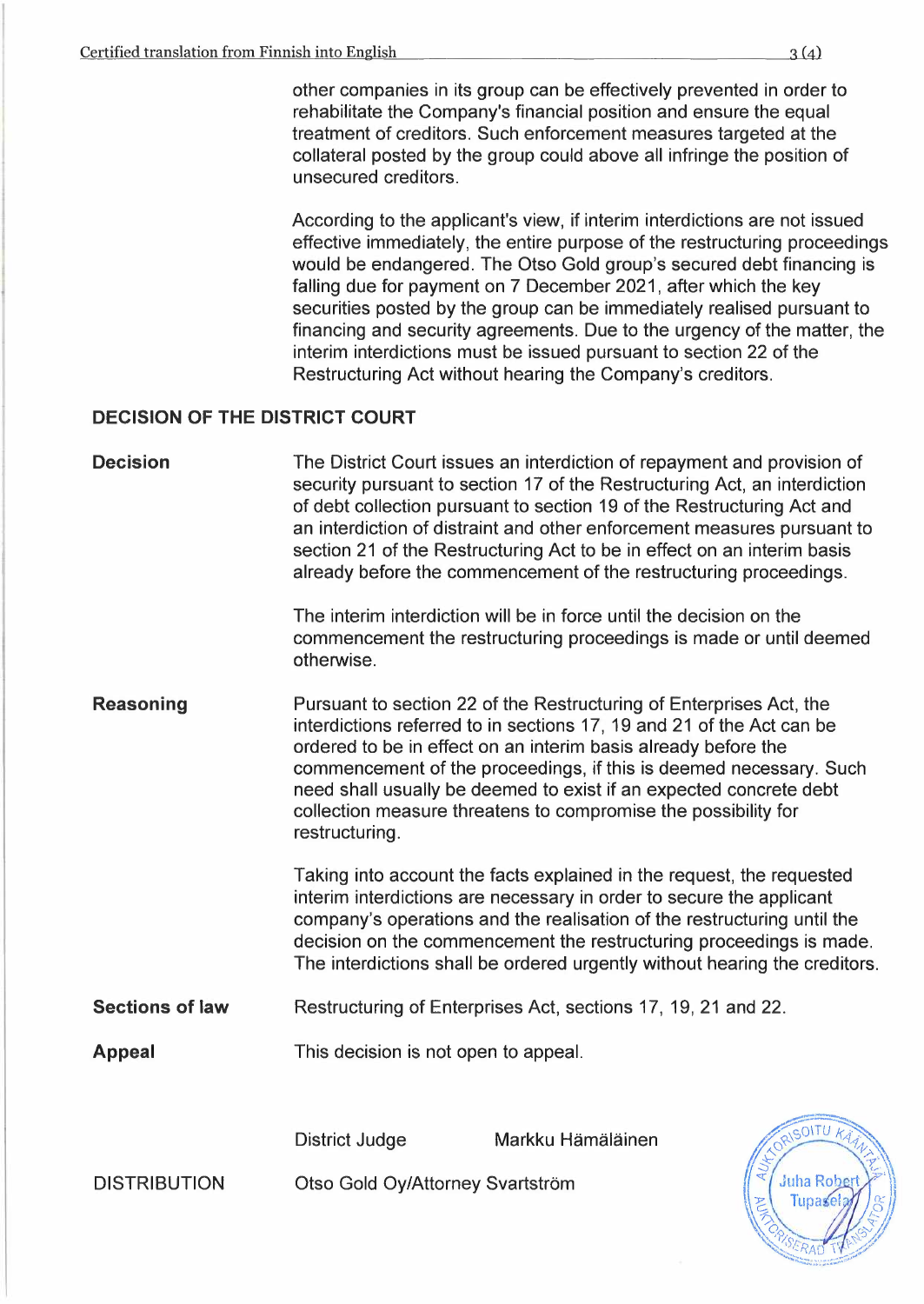National Enforcement Authority Finland

NOTIFICATION

The National Board of Patents and Registration, Trade Register

I hereby certify the above to be a true and correct translation of the original Finnish document. The source document consists of four (4) pages and the translation consists of four (4) pages.

SOITU KA Helsinki, & December 2021 **Juha Robert** Tupasela Juha Robert Tupasela Authorised translator (Act 1231/2007) **SERAD TR**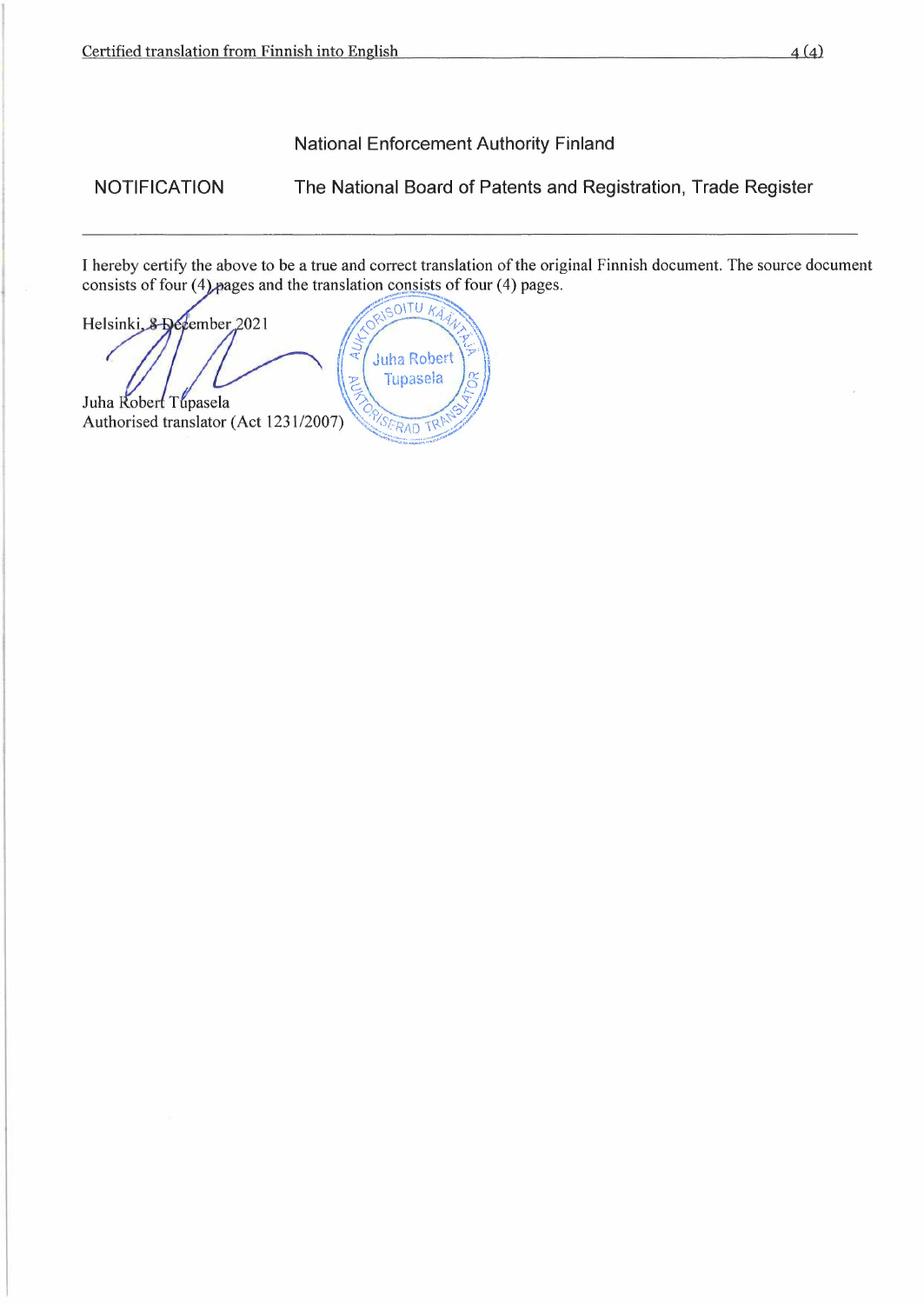**OULUN KÄRÄJÄOIKEUS 1. osasto**  Käräjätuomari Markku Hämäläinen

## **PÄÄTÖS Väliaikainen kielto**

7.12.2021 HS 21/25710

21/27900

| Hakija                                      | Otso Gold Oy<br>2296579-4<br>c/o Asianajaja Christer Svartström, Asianajotoimisto Castrén & Snellman<br>Oy<br><b>PL 233</b><br>00131 HELSINKI |  |  |
|---------------------------------------------|-----------------------------------------------------------------------------------------------------------------------------------------------|--|--|
| <b>Velallinen</b>                           | Otso Gold Oy<br>2296579-4<br>Laivakankaantie 503<br>92230 MATTILANPERÄ                                                                        |  |  |
| Asia                                        | Saneerausmenettelyhakemus                                                                                                                     |  |  |
| <b>Vireille</b>                             | 3.12.2021                                                                                                                                     |  |  |
| <b>VÄLIAIKAISIA KIELTOJA KOSKEVA PYYNTÖ</b> |                                                                                                                                               |  |  |

Otso Gold Oy on 3.12.2021 käräjäoikeudelle toimittamassaan yrityssaneeraushakemuksessa pyytänyt samalla, että käräjäoikeus määrää yrityksen saneerauksesta annetun lain 22 §:n perusteella 17 §:n mukaisen maksu- ja vakuudenasettamiskiellon, 19 §:n mukaisen perintäkiellon ja 21 §:n mukaisen ulosmittauksen sekä muiden täytäntöönpanotoimenpiteiden kiellon voimaan väliaikaisesti välittömästi velkojia asiasta kuulematta.

Perusteena pyynnölle on esitetty, että väliaikaisten kieltojen määrääminen on välttämätöntä tilanteen rauhoittamiseksi, jotta Yhtiö voi keskittyä täysipainoisesti saneerausmenettelyyn liittyviin toimiin ja liiketoiminnan mahdollisimman häiriöttömään jatkamiseen. Tieto saneeraushakemuksesta saattaa ratkaisevasti vaikeuttaa yhtiön liiketoimintaa. Velkojat voivat saneeraushakemuksesta tiedon saatuaan ryhtyä saneerausmenettelyn tarkoituksen toteutumisen ja velkojien yhdenvertaisuuden kannalta erittäin kielteisiin toimenpiteisiin. Velkojat voivat ryhtyä sellaisiin perintätoimiin, että velallisen toimintamahdollisuudet heikkenevät olennaisesti tai jopa lakkaavat kokonaan. Näihin perintätoimiin ryhtyminen saneeraushakemuksen vireille tullessa saattaa vaarantaa koko saneerausmenettelyn tarkoituksen toteutumisen. Tällaisia perintätoimia ovat muun muassa Yhtiön antamiin vakuuksiin kohdistuvat täytäntöönpanotoimet, jotka tekisivät mahdottomaksi Yhtiön liiketoiminnan harjoittamisen ja elinkelpoisen toiminnan jatkamisen. Nämä toimenpiteet vaarantaisivat<br>myös vakavasti muiden valkojien aseman myös vakavasti muiden velkojien aseman.

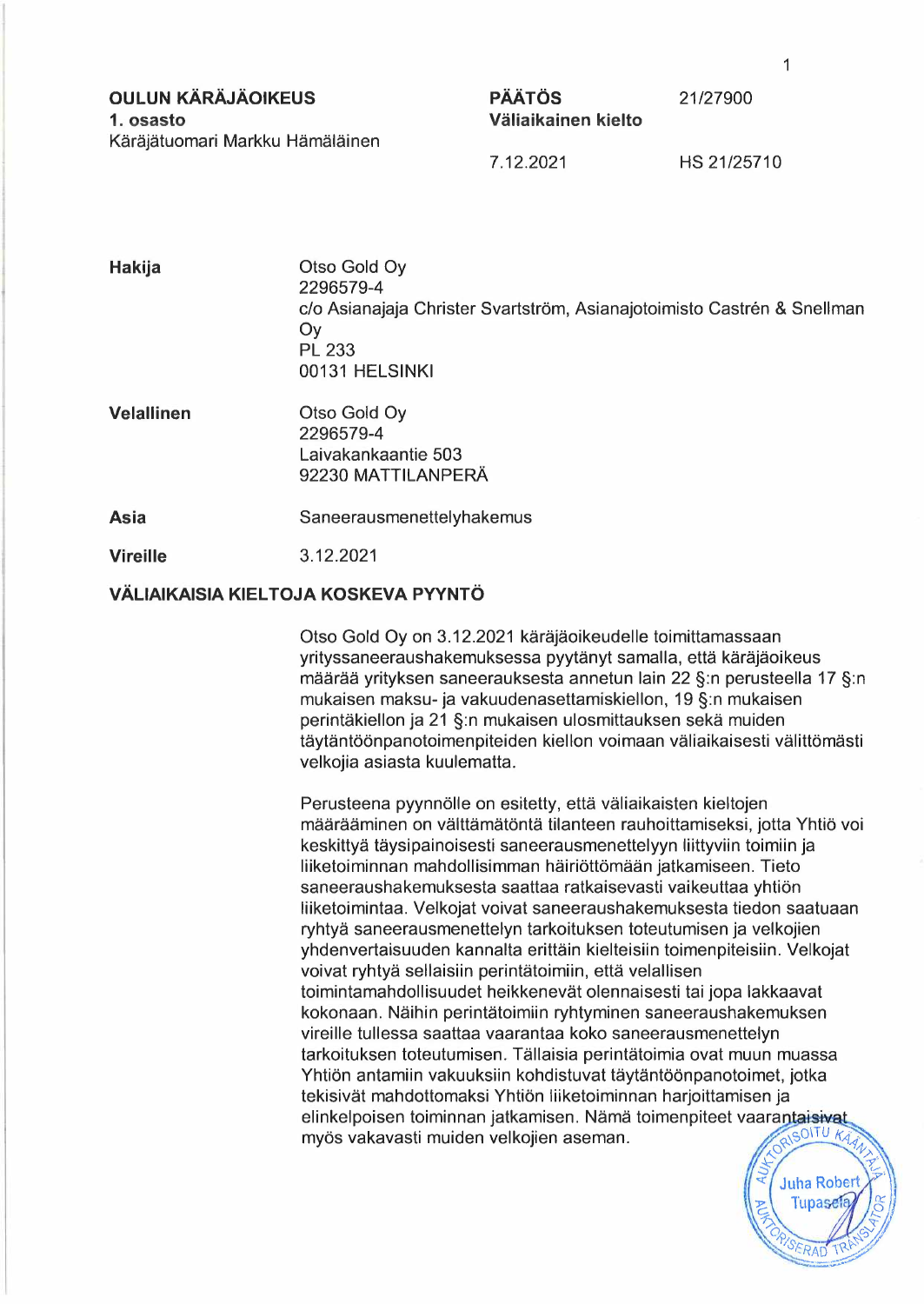Konsernin rahoitusvelkoihin sisältyy eräännyttämisehdot Yhtiön hakeutuessa saneeraukseen. Tämä mahdollistaa käytännössä sen, että Yhtiön rahoitusvelkojat kykenevät ryhtymään vakuuksien rahaksimuuttotoimenpiteisiin välittömästi saneeraushakemuksen jättämisen tai tätä koskevan hallituksen tai yhtiökokouksen päätöksen jälkeen. Tällaiset vakuuksien realisointitoimenpiteet tekisivät käytännössä tyhjäksi koko Yhtiön saneerausmenettelyn tarkoituksen ja voisivat tehdä mahdottomaksi Yhtiö elinkelpoisen liiketoiminnan jatkamisen missään muodossa. Yhtiö on antanut vakuudeksi muun muassa sen pääasialliseen liiketoimintaan liittyvän kaivoslupansa sekä kaivostoiminnan kannalta välttämättömät kiinteistöt.

Väliaikaisten kieltojen määräämisellä on olennainen vaikutus koko Otso Gold -konsernin kannalta. Konsernin rahoitus on järjestetty pääosin Kanadaan rekisteröidyn konsernin emoyhtiö Otso Gold Corporationin kautta, ja kyseisen rahoituksen vakuutena on useamman konserniyhtiön omaisuutta. Konsernin saneerauksen ja uudelleenjärjestelyn mahdollistamiseksi sekä sellaisten yksittäisten velkojien perintä- ja täytäntöönpanotoimien torjumiseksi, jotka saattavat vakavasti vaarantaa koko saneerausmenettelyn tarkoituksen, on Otso Gold -konserni jättänyt tai jättämässä saneeraushakemukset samanaikaisesti Suomessa, Ruotsissa ja Kanadassa. Väliaikaisten kieltojen määrääminen Suomessa on kriittistä, jotta Yhtiöön sekä sen kanssa samaan konserniin kuuluviin muihin yhtiöihin kohdistetut perintä- ja täytäntöönpanotoimet saadaan tehokkaasti torjuttua konsernin taloudellisen aseman tervehdyttämiseksi ja velkojien yhdenvertaisuuden turvaamiseksi. Tällaiset konsernin antamiin vakuuksiin kohdistuvat täytäntöönpanotoimet saattavat ennen kaikkea loukata vakuudettomien velkojien asemaa.

Konsernin rahoitusvelkoihin sisältyy eräännyttämisehdot Yhtiön hakeutuessa saneeraukseen. Tämä mahdollistaa käytännössä sen, että Yhtiön rahoitusvelkojat kykenevät ryhtymään vakuuksien rahaksimuuttotoimenpiteisiin välittömästi saneeraushakemuksen jättämisen tai tätä koskevan hallituksen tai yhtiökokouksen päätöksen jälkeen. Tällaiset vakuuksien realisointitoimenpiteet tekisivät käytännössä tyhjäksi koko Yhtiön saneerausmenettelyn tarkoituksen ja voisivat tehdä mahdottomaksi Yhtiö elinkelpoisen liiketoiminnan jatkamisen missään muodossa. Yhtiö on antanut vakuudeksi muun muassa sen pääasialliseen liiketoimintaan liittyvän kaivoslupansa sekä kaivostoiminnan kannalta välttämättömät kiinteistöt.

Väliaikaisten kieltojen määräämisellä on olennainen vaikutus koko Otso Gold -konsernin kannalta. Konsernin rahoitus on järjestetty pääosin Kanadaan rekisteröidyn konsernin emoyhtiö Otso Gold Corporationin kautta, ja kyseisen rahoituksen vakuutena on useamman konserniyhtiön omaisuutta. Konsernin saneerauksen ja uudelleenjärjestelyn mahdollistamiseksi sekä sellaisten yksittäisten velkojien perintä- ja täytäntöönpanotoimien torjumiseksi, jotka saattavat vakavasti vaarantaa koko saneerausmenettelyn tarkoituksen, on Otso Gold -konserni jättänyt mahdollistamiseksi sekä sellaisten yksittäisten velkojien perintä- ja<br>täytäntöönpanotoimien torjumiseksi, jotka saattavat vakavasti vaarantaa<br>koko saneerausmenettelyn tarkoituksen, on Otso Gold -konserni jättänyt<br>tai jättä koko saneerausmenettelyn tarkoituksen, on Otso Gold -konserni jättänyt<br>tai jättämässä saneeraushakemukset samanaikaisesti Suomessa,<br>Ruotsissa ja Kanadassa. Väliaikaisten kieltojen määrääminen Suomessa, 1,114 Marchinessa<br>
1,5 Suidmessa<br>
1,5 Juha Robert<br>
1,5 Tupasesa<br>
1,5 Tupasesa<br>
1,5 Tupasesa<br>
1,5 Tupasesa<br>
1,5 Tupasesa<br>
1,5 Tupasesa<br>
1,5 Tupasesa<br>
1,5 Tupasesa<br>
1,5 Tupasesa<br>
1,5 Tupasesa<br>
1,5 Tupasesa<br>
1,5 Tupasesa<br>
1,5

Juha Robert Juha Robert

SERAD TRANS

**PRIM**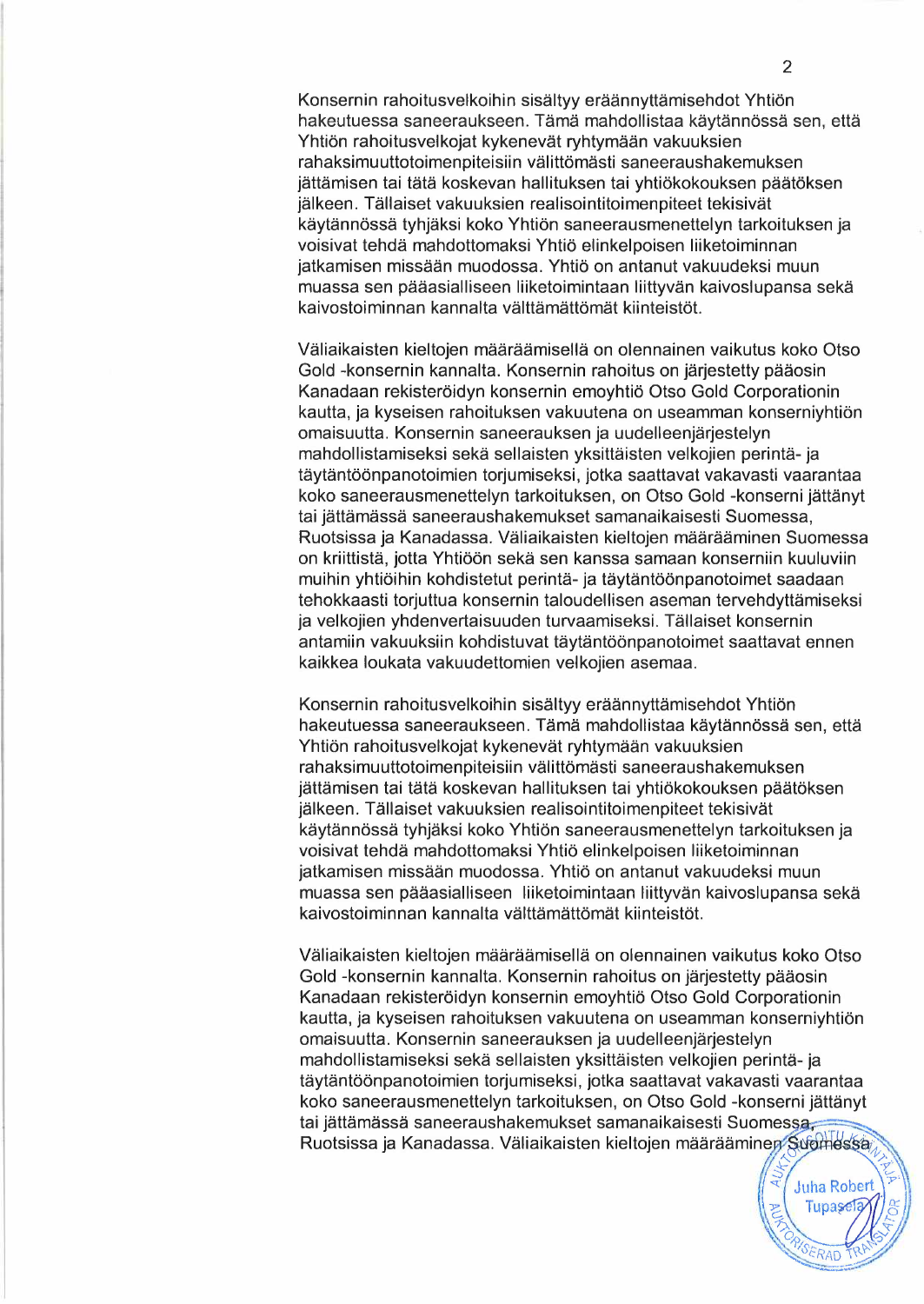on kriittistä, jotta Yhtiöön sekä sen kanssa samaan konserniin kuuluviin muihin yhtiöihin kohdistetut perintä- ja täytäntöönpanotoimet saadaan tehokkaasti torjuttua konsernin taloudellisen aseman tervehdyttämiseksi ja velkojien yhdenvertaisuuden turvaamiseksi. Tällaiset konsernin antamiin vakuuksiin kohdistuvat täytäntöönpanotoimet saattavat ennen kaikkea loukata Vakuudettomien velkojien asemaa.

Hakijan näkemyksen mukaan, jos väliaikaisia kieltoja ei määrätä välittömästi voimaan, koko saneerausmenettelyn tavoite voi vaarantua. Otso Gold -konsernin vakuudellinen vieraan pääoman ehtoinen rahoitus on erääntymässä maksettavaksi 7.12.2021, jonka jälkeen konsernin antamat keskeiset vakuudet ovat rahoitus- ja vakuussopimusten nojalla välittömästi realisoitavissa. Väliaikaiset kiellot tulee asian kiireellisyyden vuoksi määrätä Yhtiön velkojia kuulematta yrityssaneerauslain 22 §:n mukaisesti.

#### **KÄRÄJÄOIKEUDEN RATKAISU**

| Päätöslauselma    | määrätään.                                                                                                                                                                                                                                                                                                                                                                                                                          | Käräjäoikeus määrää yrityksen saneerauksesta annetun lain 17 §:ssä<br>tarkoitetun maksu- ja vakuudenasettamiskiellon, 19 §:n mukaisen<br>perintäkiellon ja 21 §:n mukaisen ulosmittauksen sekä muiden<br>täytäntöönpanotoimenpiteiden kiellon olemaan väliaikaisena voimassa<br>jo ennen saneerausmenettelyn mahdollista aloittamista.<br>Väliaikainen kielto on voimassa siihen saakka, kunnes<br>saneerausmenettelyn aloittamisesta tehdään päätös tai asiassa toisin |  |
|-------------------|-------------------------------------------------------------------------------------------------------------------------------------------------------------------------------------------------------------------------------------------------------------------------------------------------------------------------------------------------------------------------------------------------------------------------------------|-------------------------------------------------------------------------------------------------------------------------------------------------------------------------------------------------------------------------------------------------------------------------------------------------------------------------------------------------------------------------------------------------------------------------------------------------------------------------|--|
| <b>Perustelut</b> | Yrityksen saneerauksesta annetun lain 22 §:n mukaan lain 17 §:ssä, 19<br>§:ssä ja 21 §:ssä tarkoitetut kiellot voidaan määrätä olemaan<br>väliaikaisena voimassa jo ennen menettelyn alkamista, jos siihen<br>harkitaan olevan tarvetta. Tällaisen tarpeen on katsottava olevan<br>olemassa yleensä silloin, kun jokin odotettavissa oleva konkreettinen<br>perimistoimenpide uhkaa vaarantaa yrityssaneerauksen<br>mahdollisuuden. |                                                                                                                                                                                                                                                                                                                                                                                                                                                                         |  |
|                   | velkojia kuulematta.                                                                                                                                                                                                                                                                                                                                                                                                                | Pyynnössä selostetut seikat huomioon ottaen pyydetyt väliaikaiset kiellot<br>ovat hakijayrityksen toiminnan ja saneerauksen toteuttamisen<br>turvaamiseksi tarpeen, kunnes päätös saneerausmenettelyn<br>aloittamisesta tehdään ja kieltojen määräämiset on tehtävä kiireellisesti                                                                                                                                                                                      |  |
| Lainkohdat        | Laki yrityksen saneerauksesta 17 §, 19 §, 21 § ja 22 §.                                                                                                                                                                                                                                                                                                                                                                             |                                                                                                                                                                                                                                                                                                                                                                                                                                                                         |  |
| Muutoksenhaku     | Tähän päätökseen ei saa hakea erikseen muutosta.                                                                                                                                                                                                                                                                                                                                                                                    |                                                                                                                                                                                                                                                                                                                                                                                                                                                                         |  |
|                   |                                                                                                                                                                                                                                                                                                                                                                                                                                     |                                                                                                                                                                                                                                                                                                                                                                                                                                                                         |  |
|                   | Käräjätuomari                                                                                                                                                                                                                                                                                                                                                                                                                       | Markku Hämäläinen                                                                                                                                                                                                                                                                                                                                                                                                                                                       |  |
| <b>JAKELU</b>     | ORISOITU KAJ<br>Otso Gold Oy/AA Svartström                                                                                                                                                                                                                                                                                                                                                                                          |                                                                                                                                                                                                                                                                                                                                                                                                                                                                         |  |

**Juha Rober** Tupase